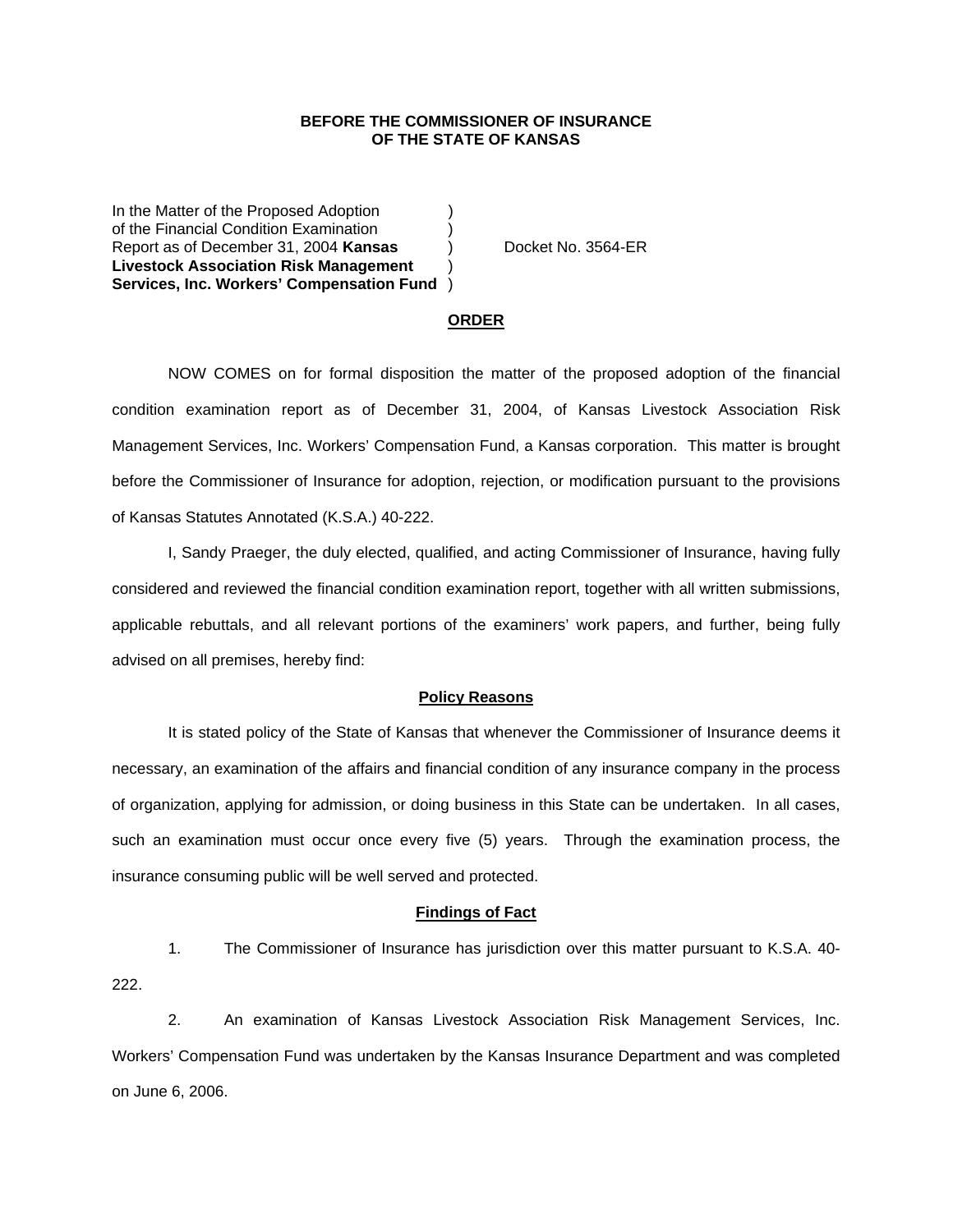3. The examiner-in-charge tendered and filed with the Kansas Insurance Department a verified written report of the examination within thirty (30) days following completion of the examination, to wit; May 30, 2006.

 4. Following receipt of the verified report, the Kansas Insurance Department transmitted the report to Kansas Livestock Association Risk Management Services, Inc. Workers' Compensation Fund on June 14, 2006, with a duly executed notice advising the company of its opportunity to prepare and submit to the Kansas Insurance Department a written submission or rebuttal with respect to any and all matters contained in the report. Kansas Livestock Association Risk Management Services, Inc. Workers' Compensation Fund was further advised that any written submission or rebuttal needed to be filed with the Kansas Insurance Department no later than thirty (30) days after receipt of the verified report.

 5. Kansas Livestock Association Risk Management Services, Inc. Workers' Compensation Fund filed a written acceptance of the verified report on July 6, 2006.

6. Based upon the written submission tendered by Kansas Livestock Association Risk Management Services, Inc. Workers' Compensation Fund, the company took no exceptions to matters contained in the verified report.

 7. Within thirty (30) days of the end of the time period allowed for written submission or rebuttal, the Commissioner of Insurance fully reviewed the report, together with all written submissions and rebuttals provided by Kansas Livestock Association Risk Management Services, Inc. Workers' Compensation Fund. The Commissioner of Insurance further reviewed all relevant workpapers.

 8. No other written submissions or rebuttals were submitted by Kansas Livestock Association Risk Management Services, Inc. Workers' Compensation Fund.

#### **Conclusion of Law**

9. K.S.A. 40-222(k)(2) provides:

"Within 30 days of the end of the period allowed for the receipt of written submissions or rebuttals, the commissioner shall fully consider and review the report, together with any written submissions or rebuttals and any relevant portions of the examiners workpapers and enter an order:

(A) Adopting the examination report as filed or with modification or corrections. If the examination report reveals that the company is operating in violation of any law, regulation or prior order of the commissioner, the commissioner may order the company to take any action the commissioner considers necessary and appropriate to cure such violations; or